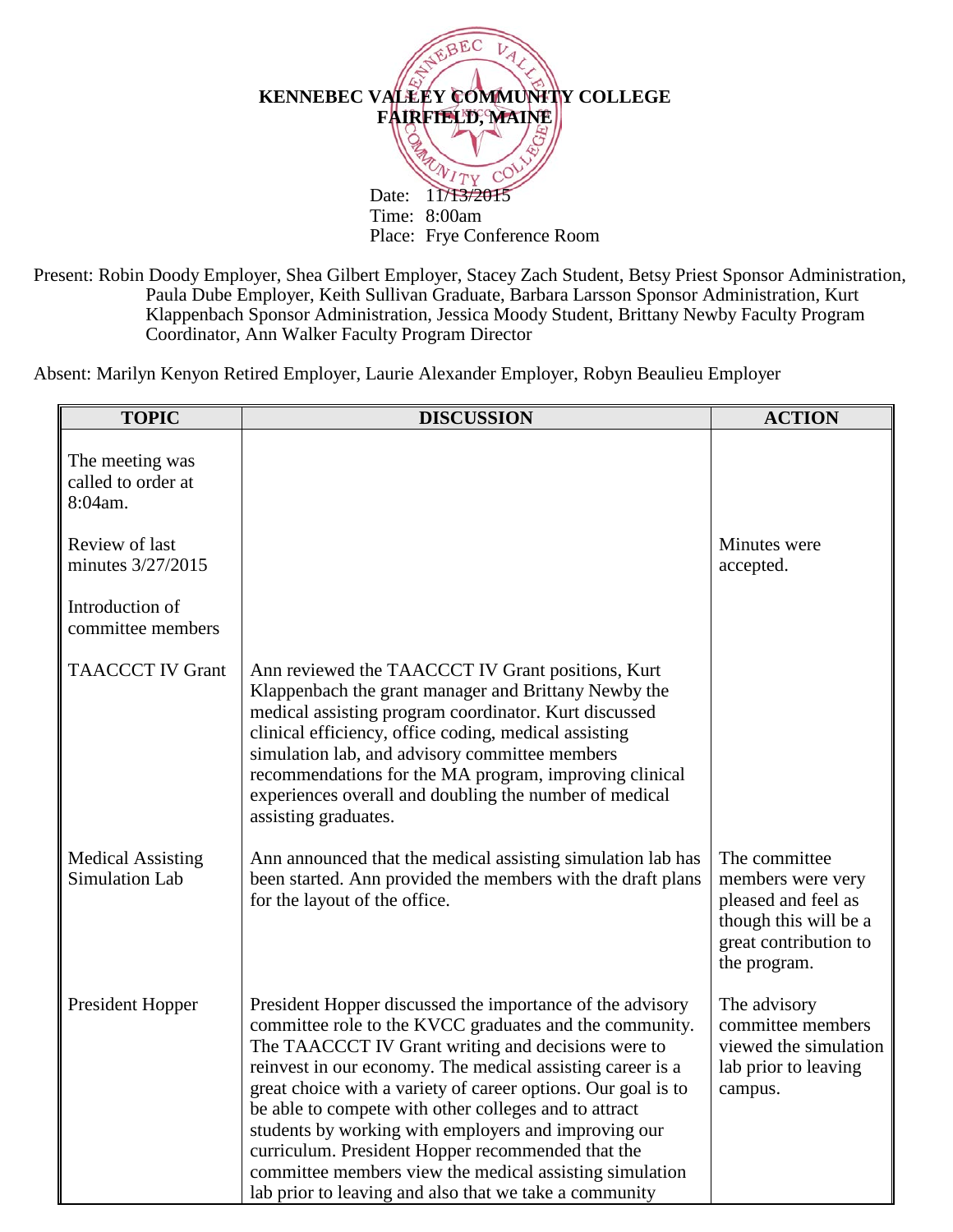| <b>TOPIC</b>                      | <b>DISCUSSION</b>                                                                                                                                                                                                                                                                                                                                         | <b>ACTION</b>                                                                                                                                                                                                                                                                                                      |
|-----------------------------------|-----------------------------------------------------------------------------------------------------------------------------------------------------------------------------------------------------------------------------------------------------------------------------------------------------------------------------------------------------------|--------------------------------------------------------------------------------------------------------------------------------------------------------------------------------------------------------------------------------------------------------------------------------------------------------------------|
|                                   | photo once the simulation lab is complete.                                                                                                                                                                                                                                                                                                                |                                                                                                                                                                                                                                                                                                                    |
| How can we improve                | Members recommended improving the transition from being                                                                                                                                                                                                                                                                                                   | Ann will look into                                                                                                                                                                                                                                                                                                 |
| the medical assisting<br>program? | a student to being an employee. Things to consider were<br>multitasking capabilities, time management, job shadow,<br>and being familiar with the variety of job responsibilities.                                                                                                                                                                        | incorporating a job<br>shadow into the<br>curriculum, the<br>members felt this was<br>a good idea and are<br>willing to accept<br>students. Brittany and<br>Ann are both looking<br>into simulation<br>education to improve<br>the curriculums<br>experiential learning<br>once the simulation<br>lab is complete. |
| Curriculum<br>Development         | MAS 114 Law and Ethics – Online<br>Mas 116 Introduction to Professional Administrative<br>Management – Hybrid<br>MAS 121 Medical Terminology - Online and Hybrid<br>MAS 212 Introduction to Health Insurance and Claims<br>Processing – Hybrid<br>The Medical Assisting Program has incorporated an evening<br>option<br><b>Updated EHR Neehr Perfect</b> | The committee<br>members were<br>pleased to hear the<br>curriculum changes.<br>No other<br>recommendation<br>noted                                                                                                                                                                                                 |
|                                   | Ann and Brittany reviewed the new Mindtap program<br>through Cengage Learning, that has been incorporated into<br>MAS 121 – Medical Terminology and that it will be<br>incorporated into two other classes this semester.                                                                                                                                 |                                                                                                                                                                                                                                                                                                                    |
| Newly acquired lab<br>equipment   | Siemens Clinitek Status + Analyzer<br>Welch-Allen EKG machine<br><b>Blood Pressure Simulator</b>                                                                                                                                                                                                                                                          |                                                                                                                                                                                                                                                                                                                    |
|                                   | 2 Dell computers<br>2 Desks<br>2 Phlebotomy simulators                                                                                                                                                                                                                                                                                                    | The committee<br>members were<br>pleased to hear that<br>the medical assisting<br>students are being<br>exposed to the<br>equipment. They had                                                                                                                                                                      |
| Program Needs                     | Community member for the Advisory Committee<br>Physician – Francisca Osagie has moved out of state                                                                                                                                                                                                                                                        | no further<br>recommendations for<br>equipment that the<br>medical assisting<br>program should<br>obtain.                                                                                                                                                                                                          |
|                                   |                                                                                                                                                                                                                                                                                                                                                           | The committee<br>members had no<br>recommendations at<br>this time they will                                                                                                                                                                                                                                       |